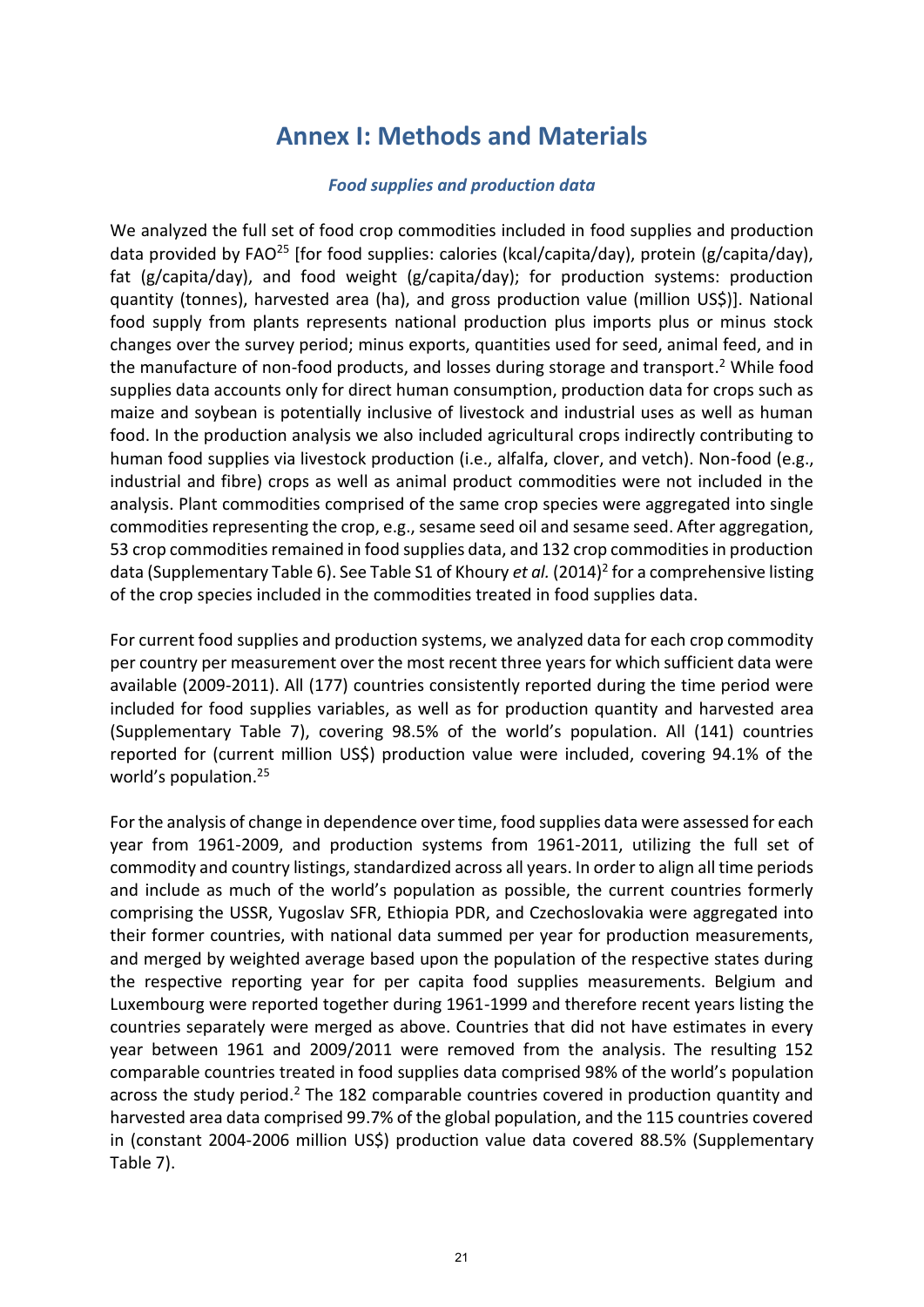### *Primary regions of diversity of crops*

Primary regions of diversity were assigned based upon primary and secondary literature regarding centres of crop diversity, origins of crop domestication, and high species richness of closely related wild plants. $1,16-21,57-60$  Regional classifications followed those listed in Annex 2 of the FAO State of the World's Plant Genetic Resources for Food and Agriculture,<sup>30</sup> modified to more accurately represent eco-geographic parameters driving plant species distributions. Specifically, both western and eastern Europe were split into north and south regions to account for temperate versus Mediterranean ecologies; Australia and New Zealand were segregated from remaining (tropical) islands of the Pacific region; and South America was split into Andean, temperate, and tropical regions. A total of 23 eco-geographic regions were delineated (Supplementary Figure 7). Countries whose boundaries included more than one eco-geographic region were included in all appropriate regions in order to be as inclusive as possible and thus avoid overestimations of dependence (e.g., Colombia was assigned both to Andean and to tropical South American regions) (Supplementary Table 7).

Crops whose primary areas of diversity encompassed more than one eco-geographic region were listed in all appropriate regions (e.g., wheat was listed in Central Asia, West Asia, and the South and East Mediterranean). Forty-two of the 53 crop commodities treated in food supplies data, and 116 of the 132 crops in production data, were assignable to primary regions of diversity, with the remaining general commodities which were not clearly attributable to specific crop species listed as "not specified" (Supplementary Table 6).

We constructed circular plots displaying the relative importance of primary regions of diversity as sources of crops comprising current (2009-2011 average) national food supplies and production systems, using methods and code adapted from Abel and Sander (2014). $61$  For recipient data, regional food supply values (kcal or g, /capita/day) were formed per variable by deriving a weighted average across countries comprising each region, with national values weighted by population. Regional production values were calculated by summing values across countries comprising each region for each variable.

## *Dependence on "foreign" primary regions of diversity*

We estimated the degree to which a country's food supplies and production systems are dependent upon crops of "foreign" primary regions of diversity by determining the extent to which such supplies/systems are composed of crops whose primary regions of diversity do not coincide with the regions within which that country is located (see Supplementary Table 8 as an example for Colombia). The method was initiated with the assumption that crops within a given country's food supplies/production systems were completely "foreign" (100% dependence). The percent contribution of all crops whose primary regions of diversity were identified as in the same region as the country was then subtracted to estimate a "maximum dependence" metric per country (Equation 1) [modified from Flores-Palacios (1998)].<sup>1</sup> In this metric, those general crop commodities whose regions could not be specified were assumed to be of "foreign" primary regions of crop diversity.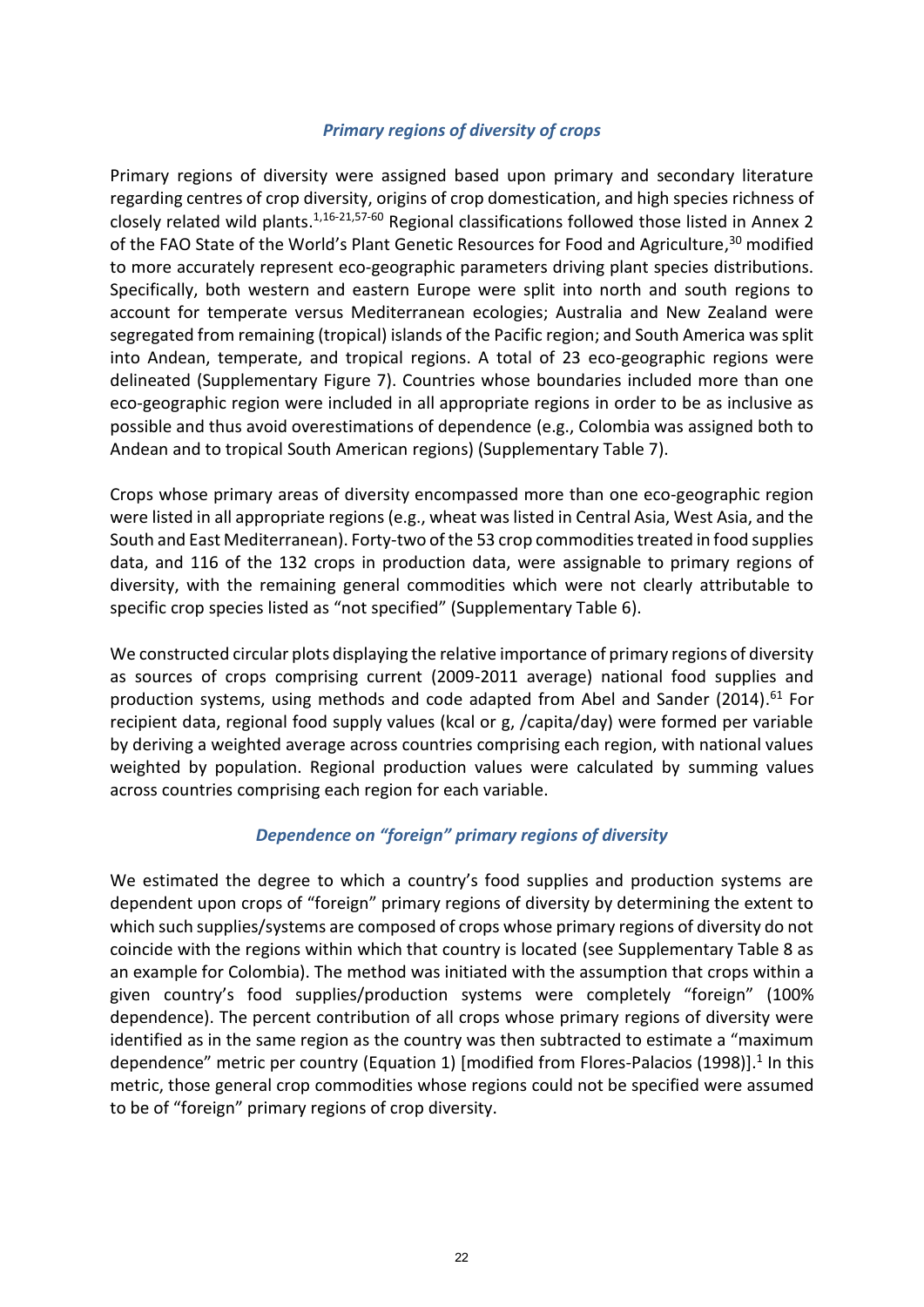Supplementary Table 8. Food supply of Colombia as measured in calories (kcal/capita/day) (2009-2011 average), with primary regions of diversity of contributing crops.

| <b>COMMODITY</b>               | <b>CALORIES</b><br>(KCAL/<br>CAPITA/<br>DAY) | % OF<br><b>TOTAL</b> | <b>PRIMARY REGIONS OF DIVERSITY</b>                                                                                   | <b>ASSIGNMENT</b> |
|--------------------------------|----------------------------------------------|----------------------|-----------------------------------------------------------------------------------------------------------------------|-------------------|
| <b>SUGAR</b>                   | 347.7                                        | 16.7%                | South Asia, Southeast Asia, Europe, South and East<br>Mediterranean                                                   | Foreign           |
| <b>RICE</b>                    | 296.7                                        | 14.3%                | East Asia, South Asia, Southeast Asia, Central Africa, West<br>Africa                                                 | Foreign           |
| <b>MAIZE</b>                   | 258.7                                        | 12.5%                | <b>Central America and Mexico</b>                                                                                     | Foreign           |
| <b>WHEAT</b>                   | 235.0                                        | 11.3%                | Central Asia, West Asia, South and East Mediterranean                                                                 | Foreign           |
| PALM OIL                       | 228.0                                        | 11.0%                | Central Africa, West Africa, Central America and Mexico,<br><b>Tropical South America</b>                             | Native            |
| <b>SOYBEAN</b>                 | 136.3                                        | 6.6%                 | East Asia                                                                                                             | Foreign           |
| <b>BANANAS &amp; PLANTAINS</b> | 127.7                                        | 6.1%                 | South Asia, Southeast Asia                                                                                            | Foreign           |
| <b>CASSAVA</b>                 | 91.0                                         | 4.4%                 | Tropical South America, Central America and Mexico                                                                    | Native            |
| <b>POTATOES</b>                | 60.7                                         | 2.9%                 | Andean South America                                                                                                  | Native            |
| <b>BARLEY</b>                  | 48.3                                         | 2.3%                 | Central Asia, West Asia, South and East Mediterranean                                                                 | Foreign           |
| <b>FRUITS, OTHER</b>           | 32.0                                         | 1.5%                 | Not specified                                                                                                         | Not specified     |
| <b>BEANS</b>                   | 30.3                                         | 1.5%                 | Central America and Mexico, Andean South America                                                                      | Native            |
| <b>BEVERAGES, ALCOHOLIC</b>    | 19.0                                         | 0.9%                 | Not specified                                                                                                         | Not specified     |
| YAMS                           | 17.3                                         | 0.8%                 | West Africa, South Asia, Southeast Asia                                                                               | Foreign           |
| <b>PEAS</b>                    | 16.0                                         | 0.8%                 | East Africa, West Asia, Southern Europe, South and East<br>Mediterranean                                              | Foreign           |
| <b>PULSES, OTHER</b>           | 16.0                                         | 0.8%                 | Africa, South Asia, West Asia, South and East<br>Mediterranean                                                        | Foreign           |
| <b>VEGETABLES, OTHER</b>       | 13.3                                         | 0.6%                 | Not specified                                                                                                         | Not specified     |
| <b>SUNFLOWER</b>               | 12.0                                         | 0.6%                 | North America                                                                                                         | Foreign           |
| <b>CITRUS, OTHER</b>           | 11.3                                         | 0.5%                 | Not specified                                                                                                         | Not specified     |
| <b>ONIONS</b>                  | 10.3                                         | 0.5%                 | Central Asia, West Asia                                                                                               | Foreign           |
| <b>COCONUTS</b>                | 7.7                                          | 0.4%                 | South Asia, Southeast Asia, Tropical Pacific region                                                                   | Foreign           |
| <b>TOMATOES</b>                | 7.3                                          | 0.4%                 | Andean South America                                                                                                  | Native            |
| <b>ORANGES &amp; MANDARINS</b> | 6.0                                          | 0.3%                 | East Asia                                                                                                             | Foreign           |
| <b>PINEAPPLES</b>              | 6.0                                          | 0.3%                 | <b>Tropical South America</b>                                                                                         | Native            |
| <b>RAPE &amp; MUSTARD</b>      | 5.3                                          | 0.3%                 | Southern Europe, South and East Mediterranean                                                                         | Foreign           |
| <b>COCOA BEANS</b>             | 5.0                                          | 0.2%                 | Central America and Mexico, Tropical South America                                                                    | Native            |
| <b>COTTONSEED OIL</b>          | 4.3                                          | 0.2%                 | East Africa, Southern Africa, Caribbean, Central America<br>and Mexico, Tropical South America                        | Native            |
| <b>GROUNDNUT</b>               | 4.0                                          | 0.2%                 | <b>Tropical South America</b>                                                                                         | Native            |
| <b>SPICES, OTHER</b>           | 4.0                                          | 0.2%                 | Not specified                                                                                                         | Not specified     |
| <b>GRAPES</b>                  | 3.3                                          | 0.2%                 | North America, East Asia, West Asia, South and East<br>Mediterranean                                                  | Foreign           |
| <b>ROOTS, OTHER</b>            | 3.0                                          | 0.1%                 | Caribbean, Central America and Mexico, Tropical South<br>America, South Asia, Southeast Asia, Tropical Pacific region | Native            |
| <b>APPLES</b>                  | 2.7                                          | 0.1%                 | Central Asia, East Asia, Europe                                                                                       | Foreign           |
| <b>SWEETENERS, OTHER</b>       | 2.0                                          | 0.1%                 | Not specified                                                                                                         | Not specified     |
| <b>COFFEE</b>                  | 1.3                                          | 0.1%                 | Central Africa, East Africa, West Africa                                                                              | Foreign           |
| <b>MISCELLANEOUS</b>           | 1.3                                          | 0.1%                 | Not specified                                                                                                         | Not specified     |
| <b>OLIVES</b>                  | 1.3                                          | 0.1%                 | East Africa, West Asia, Southern Europe, South and East<br>Mediterranean                                              | Foreign           |
| <b>LEMONS &amp; LIMES</b>      | $\mathbf{1}$                                 | 0.0%                 | East Asia, South Asia                                                                                                 | Foreign           |
| OATS                           | $\mathbf{1}$                                 | 0.0%                 | Northern Europe                                                                                                       | Foreign           |
| <b>SESAME</b>                  | $\mathbf{1}$                                 | 0.0%                 | East Africa, South Asia, West Asia                                                                                    | Foreign           |
| <b>TREENUTS</b>                | $\mathbf{1}$                                 | 0.0%                 | Not specified                                                                                                         | Not specified     |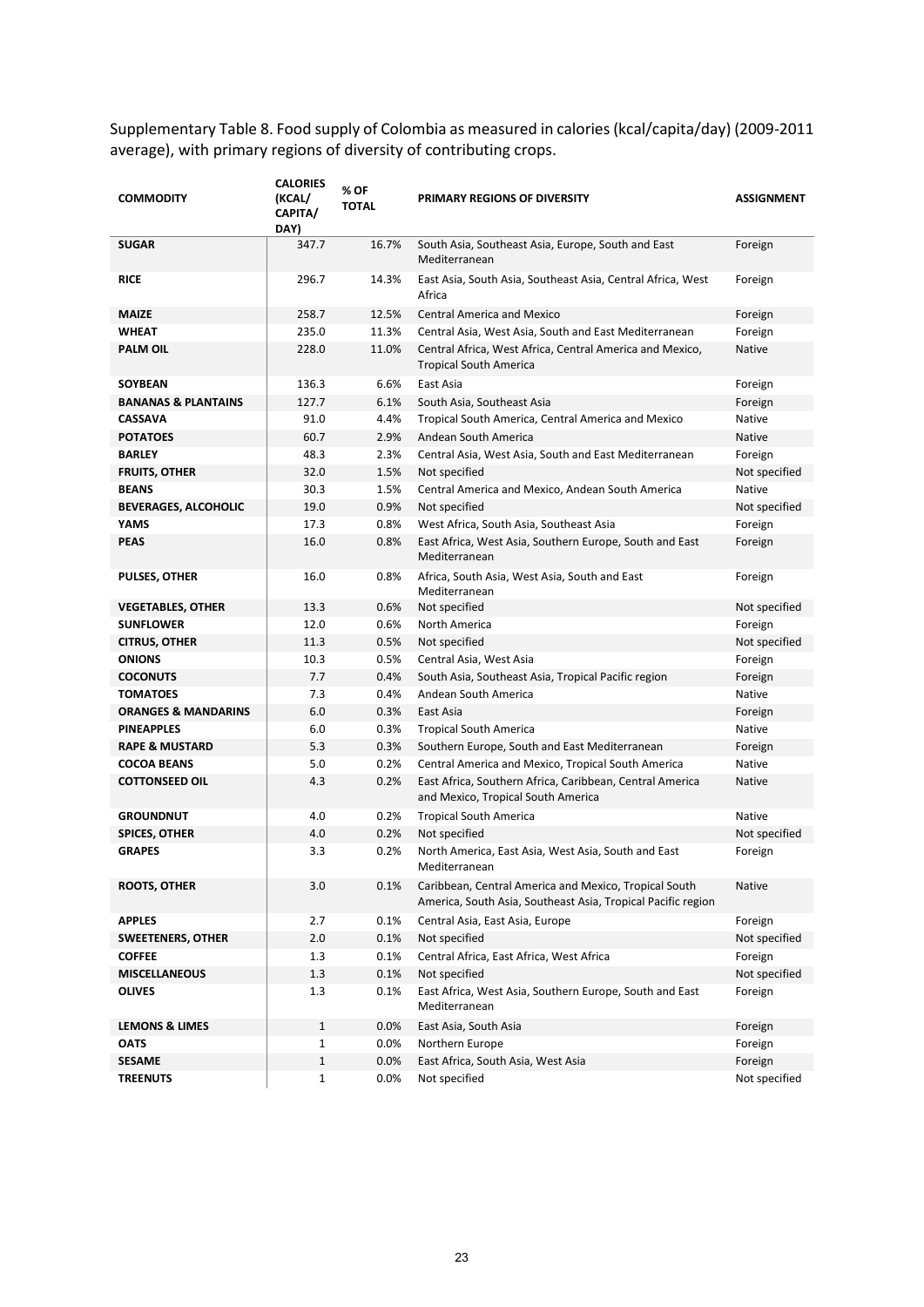Equation 1: Metric of maximum dependence =  $100\%$  -  $\Sigma\%$  crops for which the country forms part of a primary region of diversity

The sum of the percent contribution of these non-specified general crop commodities was then subtracted, resulting in a "minimum dependence" metric which assumes that all nonspecified crop commodities possess primary regions of diversity within the same region as the country (Equation 2).

Equation 2: Metric of minimum dependence =  $100\%$  -  $\Sigma\%$  crops for which the country forms part of a primary region of diversity -  $\Sigma$ % crop commodities not specified to regions

Mean dependence in food supplies and production systems per country was estimated using an interval censoring method, where the response variable (the calculated dependence value in each country in each year) was bounded between the minimum and maximum dependence estimates for each observation. A model of this type allows the uncertainty around an observation to be incorporated into the parameter estimates for the parameter of interest. For estimates of current dependence, we modelled the mean of the most recent three years (2009-2011). For estimates of change in dependence from 1961-2009/2011, intercepts and slopes per country were modelled as random effects, where the mean hyper-parameter for the random slopes represented the estimated slope (change in dependence over time) across all countries. We allowed a correlation between country-level intercepts and slopes to account for the fact that countries with high dependence have weaker dependence-time relationships than countries with low dependence.<sup>62</sup> The interval-censored models were implemented using a Bayesian framework in JAGS (v. 3.4.0) called from R (v.3.1.1), using the packages rjags and R2jags. Non-informative ("flat") priors were used for all coefficients. Convergence was assessed using the Gelman-Rubin diagnostic<sup>63</sup> and by visual inspection of trace plots. Dependency values reported in the text represent the model-estimated coefficient,  $\pm$  the standard deviation. Credible intervals for each parameter are reported in Supplementary Tables 2-4.

We used Simpson's diversity index to correlate the degree of contributing crop diversity in current (2009-2011 mean) national food supplies/production systems with dependence on crops of "foreign" primary regions of diversity under the same time period. The diversitydependence relationship was modelled using a simple linear model with both linear and quadratic terms, using the vegan package in R (v. 3.1.1). We also correlated dependence with national Gross Domestic Product (GDP) per capita purchasing power parity, using a mean GDP value across 2009-2011 for 169 available countries.<sup>64</sup>

## *Importance of food crops*

Crops were assigned importance individually for each food supplies and production systems variable into 10% quantiles, from 1 (low importance) to 10 (high importance), based upon their global aggregate (food supplies) and total global production values. A combined assessment was performed on (136) unique crop commodities covered in food supplies and production systems data (Supplementary Table 5). Thirty-seven of these commodities possessed both food supplies and production systems data and were directly compared. An additional 92 crop commodities with production systems values were embedded within 12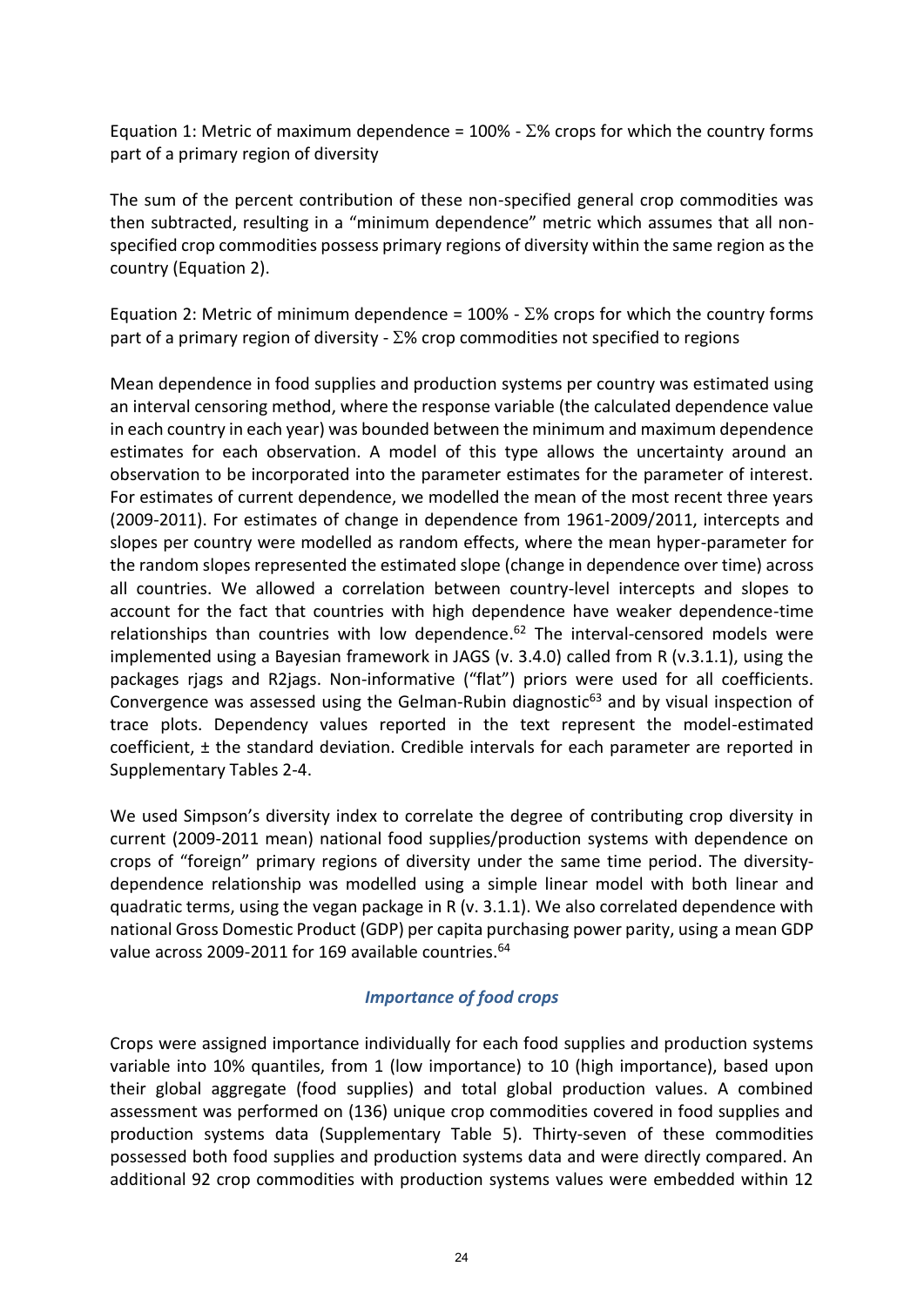general commodities in food supplies data (i.e., cereals, other; fruits, other; oilcrops, other; oranges & mandarins; pulses, other; rape & mustard; roots, other; spices, other; sugar; tea; treenuts; and vegetables, other). Food supplies values for most of the individual commodities were estimated by dividing their total general commodity values equally across listed crops. For the sugar commodity, sugarcane was assigned 70% and sugar beet 30% of the total value; for the tea commodity, tea [*Camellia sinensis* (L.) Kuntze] was assigned 80%, mate 10%, and "not elsewhere specified" (nes) tea 10%. Three additional production systems crop commodities (alfalfa, clover, and vetches), which are livestock feed/forage crops and therefore are not recorded in food supplies data, were assessed through quantile values derived solely from production systems variables. Four general food supplies commodities (beverages, alcoholic; beverages, fermented; miscellaneous; and sweeteners, other) were not recorded in production systems variables, thus these commodities were assessed through quantile values derived solely from food supplies variables. Coverage of each crop in the MLS, i.e., Annex 1 of the Plant Treaty was assessed, listing crops as covered, partially covered (often in the case of general crop commodities, in which some portion of the crops within the commodity are covered in the MLS and others not), or not covered. The extent of geographic importance of crops was additionally documented by counting the number of countries listing each commodity (>0) for each variable, as well as listing the plant commodities by decreasing importance until the total contribution equaled 90% of each country's food supply/ production for each variable, a threshold which is inclusive of major contributors to supply/ production systems and exclusive of commodities contributing very small quantities.<sup>2,65</sup> The total count of countries including each crop commodity as important was then derived per crop commodity (Supplementary Table 5).

#### *Data limitations and uncertainties*

In this analysis we included all pertinent available variables for both food supplies and production systems that permit a globally comparable evaluation across countries. This said, a number of constraints to the data exist. First, food supply data is not directly equivalent to consumption, as food losses at the household level are not measured. The aggregation of numerous crops into several general commodities particularly in food supplies data, constrains the ability to assign all crop commodities to primary regions of diversity and thus to derive more specific dependence estimates without substantial degrees of uncertainty (i.e., between minimum and maximum dependence). In addition, such aggregation causes uncertainty within a number of crop commodities that are associated to regions, e.g., sugar in food supplies data, which may contain both sugarcane and sugar beet. Although both these crops may be associated to primary regions of diversity, the accurate assignment of dependence of any particular country's food supply in regard to the contribution of sugar is limited by the inability to disaggregate the specific contribution of each of these crops within the commodity. The assignment of crops and countries to regions also results in a degree of generalization due to the lack of accounting for natural variation within such regions. Iceland, for instance, was counted within north Western Europe, but the crops of primary diversity within this region are largely not indigenous to that island nation.

The range of crops covered in this analysis is not fully inclusive of all foodstuffs produced and consumed in national food systems, and thus an underestimation and/or overgeneralization of diversity is assumed, particularly in regard to plants primarily encountered in home gardens